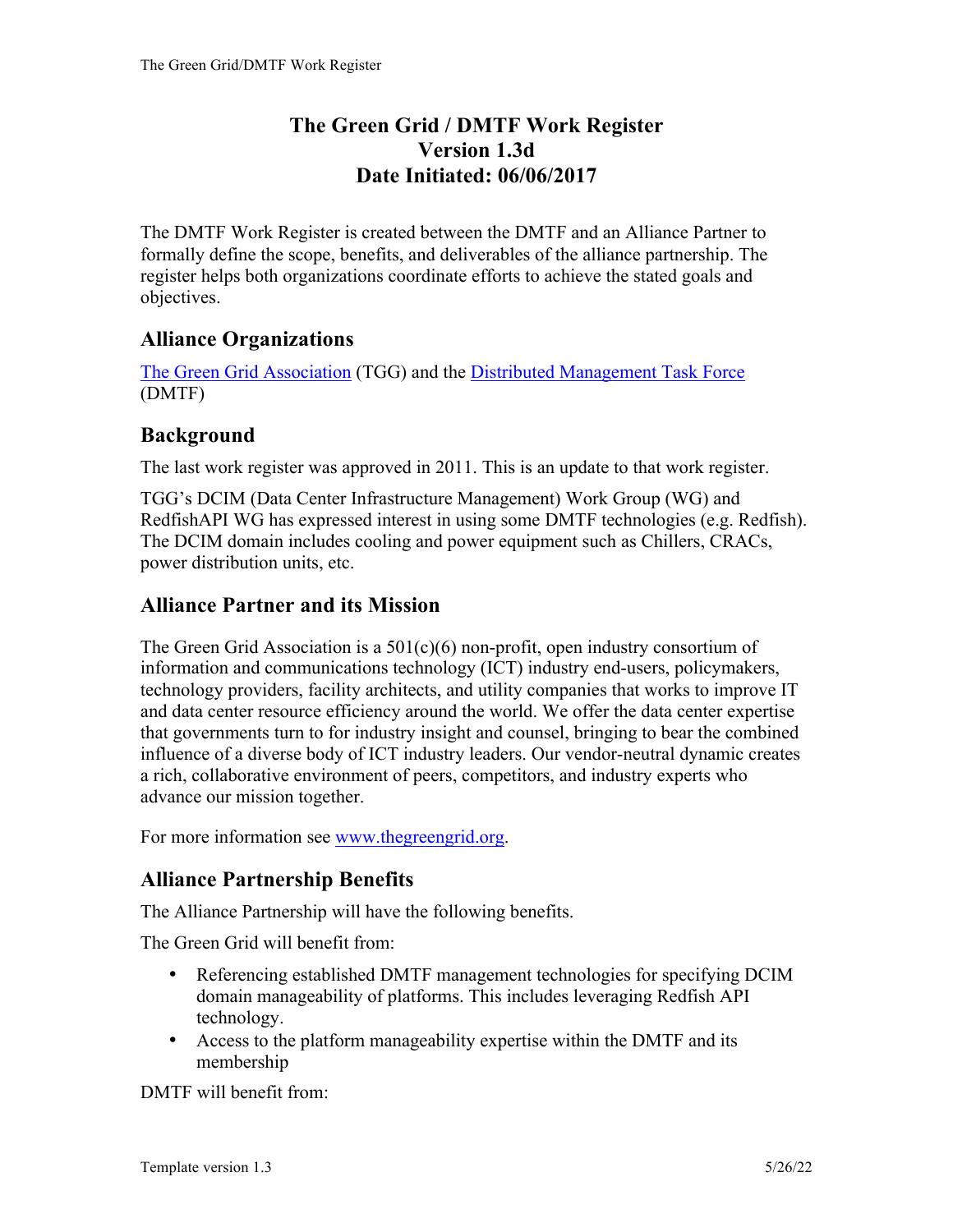• Establishing a manageability standard in the DCIM domain using DMTF technologies (ex. Redfish).

This alliance will provide the following benefits:

- Cross-promote DMTF and TGG work products and events to their member companies.
- Activities to coordinate and align the DMTF and TGG work products.

### **Activities**

This section lists the activities that will (or may) occur during the alliance partnership.

The Green Grid will/may

- Review and provide feedback on the current Redfish model for power and thermal datacenter platforms.
- May develop Redfish model and mockup artifacts to manage DCIM platforms and submit the artifacts to the DMTF.
- May attend and participate in the DMTF Alliance Partner Technical Symposium and related conferences.

The DMTF will/may:

- May create a press release regarding the TGG-DMTF work register.
- May provide the Green Grid expertise in creating Redfish API data definitions, models and related items.
- May send representatives to the TGG Forums.
- May send DMTF representative to TGG WG meetings provided the DMTF representative is also a TGG member.

### **Limitations**

The Green Grid will not produce delegated standards using DMTF technology, that conflict or diverge from existing or proposed DMTF standards.

### **Milestones / Dates**

This section is to list specific milestones that will (or may) be accomplished by the alliance partnership.

| <b>Milestone/Deliverables</b>                                  | <b>Timeframe</b>    |
|----------------------------------------------------------------|---------------------|
| Approval of work register v1.3                                 | Q <sub>2</sub> 2017 |
| TGG Redfish API WG submits Redfish artifacts to DMTF           | Q3 2017             |
| DMTF publishes DCIM Redfish artifacts as WIP and Standards     | Q3/Q4 2017          |
| TGG Redfish API WG publishes white paper on Redfish DCIM usage | Q4 2017             |